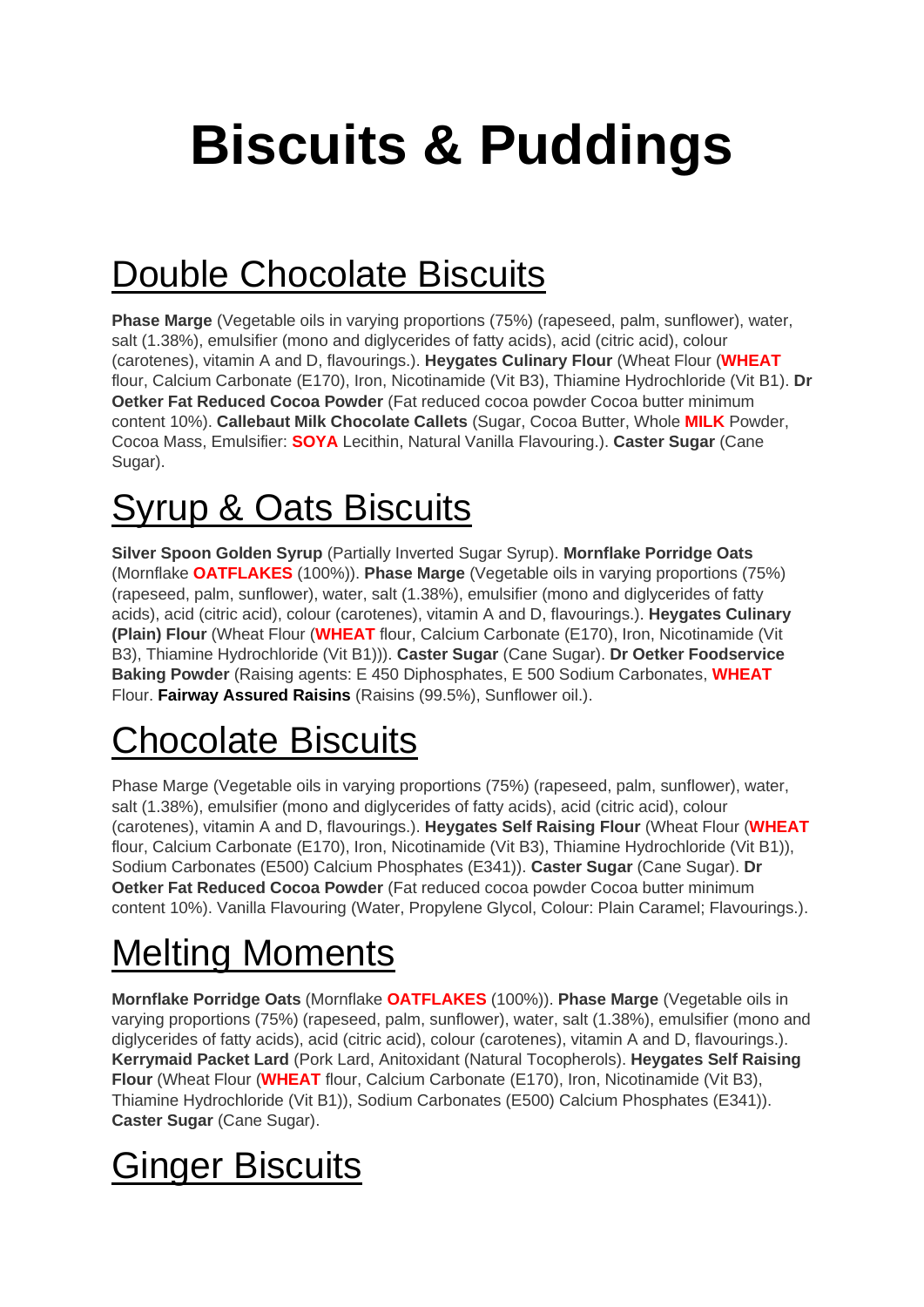**Silver Spoon Golden Syrup** (Partially Inverted Sugar Syrup). Dr Oetker Bicarbonate of (Raising agent (E 500 (sodium carbonates))). **Phase Marge** (Vegetable oils in varying proportions (75%) (rapeseed, palm, sunflower), water, salt (1.38%), emulsifier (mono and diglycerides of fatty acids), acid (citric acid), colour (carotenes), vitamin A and D, flavourings.). **Heygates Self Raising Flour** (Wheat Flour (**WHEAT** flour, Calcium Carbonate (E170), Iron, Nicotinamide (Vit B3), Thiamine Hydrochloride (Vit B1)), Sodium Carbonates (E500) Calcium Phosphates (E341)). **Caster Sugar**(Cane Sugar**). Fairway Ground Ginger** (Ground ginger). **EGGS**.

## Vanilla Biscuits

**Phase Marge** (Vegetable oils in varying proportions (75%) (rapeseed, palm, sunflower), water, salt (1.38%), emulsifier (mono and diglycerides of fatty acids), acid (citric acid), colour (carotenes), vitamin A and D, flavourings.). **Heygates Self Raising Flour** (Wheat Flour (**WHEAT** flour, Calcium Carbonate (E170), Iron, Nicotinamide (Vit B3), Thiamine Hydrochloride (Vit B1)), Sodium Carbonates (E500) Calcium Phosphates (E341)). **Caster Sugar** (Cane Sugar). **Vanilla Flavouring** (Water, Propylene Glycol, Colour: Plain Caramel; Flavourings.).

## Chocolate Chip Biscuits

**Phase Marge** (Vegetable oils in varying proportions (75%) (rapeseed, palm, sunflower), water, salt (1.38%), emulsifier (mono and diglycerides of fatty acids), acid (citric acid), colour (carotenes), vitamin A and D, flavourings. Upfield is committed to sustainable palm oil.). **Heygates Self Raising Flour (**Wheat Flour (**WHEAT** flour, Calcium Carbonate (E170), Iron, Nicotinamide (Vit B3), Thiamine Hydrochloride (Vit B1)), Sodium Carbonates (E500) Calcium Phosphates (E341)). **Caster Sugar** (Cane Sugar). **Vanilla Flavouring** (Water, Propylene Glycol, Colour: Plain Caramel; Flavourings. **Callebaut Milk Chocolate Callets** (Sugar, Cocoa Butter, Whole **MILK** Powder, Cocoa Mass, Emulsifier: **SOYA** Lecithin, Natural Vanilla Flavouring.

## Flapjack

**Silver Spoon Golden Syrup** (Partially Inverted Sugar Syrup). **Mornflake Porridge Oats** (Mornflake **OATFLAKES** (100%)). **Phase Marge** (Vegetable oils in varying proportions (75%) (rapeseed, palm, sunflower), water, salt (1.38%), emulsifier (mono and diglycerides of fatty acids), acid (citric acid), colour (carotenes), vitamin A and D, flavourings.). **Caster Sugar** (Cane Sugar).

## Rice Krispie Cake

**Silver Spoon Golden Syrup** (Partially Inverted Sugar Syrup). **Nestle Harvest Home Crisp Rice** (Rice, Sugar, Salt, Partially Inverted Brown Sugar Syrup, Vitamins and Minerals (Niacin, Pantothenic Acid, Vitamin B6, Riboflavin, Folic Acid, Iron).). **Phase Marge**(Vegetable oils in varying proportions (75%) (rapeseed, palm, sunflower), water, salt (1.38%), emulsifier (mono and diglycerides of fatty acids), acid (citric acid), colour (carotenes), vitamin A and D, flavourings.). **Caster Sugar** (Cane Sugar). **Dr Oetker Fat Reduced Cocoa Powder** (Fat reduced cocoa powder Cocoa butter minimum content 10%).